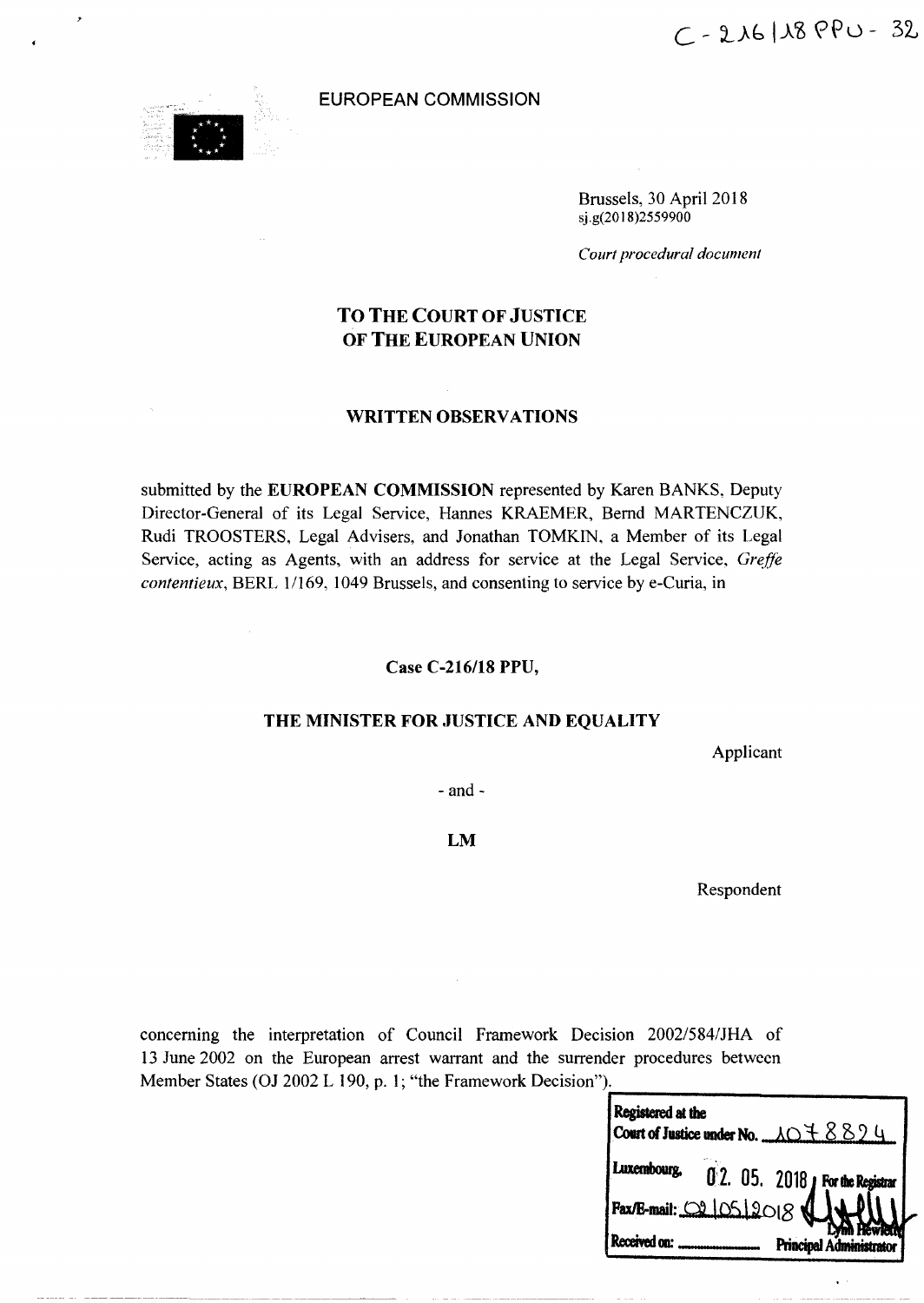# 1. THE LEGAL FRAMEWORK

- 1. Article 47 of the Charter appears under Chapter VI "Justice" and is entitled "Right to an effective remedy and to a fair trial". Pursuant to its paragraph 2, *"Everyone is entitled to a fair and public hearing within a reasonable time by an independent and impartial tribunal previously established by law".*
- 2. The Commission also refers to Council Framework Decision *2002/584/JHA<sup>1</sup>* cited by the national court at paragraphs 32 and 33 of the Reference for a Preliminary Ruling, and in particular, Articles 1(3) and 15 of the Framework Decision.

# 2. THE FACTS AND THE PROCEDURE

is an

 $\sim 10^{-10}$  and  $\sim 10^{-10}$  $\mathcal{A}=\mathcal{A}(\mathcal{A})$ 

'"

 $\frac{1}{2} \sqrt{1 - \lambda^2}$ 

 $\sqrt{\frac{1}{3}}$  , and  $\sqrt{3}$ 

- 3. The Respondent in the main proceedings, LM, is a Polish national resident in Ireland. By European Arrest Warrants dated 4 June 2012, 1 February 2012 and 26 September 2013, Poland sought the surrender of the Respondent for the purposes of prosecuting him for various offences connected with the trafficking of narcotics and other illicit substances. The application for the execution of the warrants was brought before the High Court.
- 4. The Respondent sought to oppose the execution of the warrants on a number of grounds. Such grounds included the claim that his surrender would expose him to a real risk of a flagrant denial of justice in contravention of Article 6 ECHR. In this context, the Respondent argued that the effect of recent and proposed legislative changes in Poland criticised by the Commission (see below) as well as by the European Commission for Democracy through law (the "Venice Commission") exposed him to the risk of facing an unfair trial in the issuing State should he be surrendered.
- 5. On 20 December 2017, the Commission adopted a reasoned proposal in accordance with Article 7(1) TEU regarding the rule of law in Poland (the "Reasoned Proposal")<sup>2</sup>. The proposal was adopted following extensive dialogue with the

2

 $\mathbf{1}$ Council Framework Decision *20021584/JHA* of 13 June 2002 on the European arrest warrant and the surrender procedures between Member States (OJ 2002 L 190, p. 1; "the Framework Decision"). 2 COM (2017) 835 final.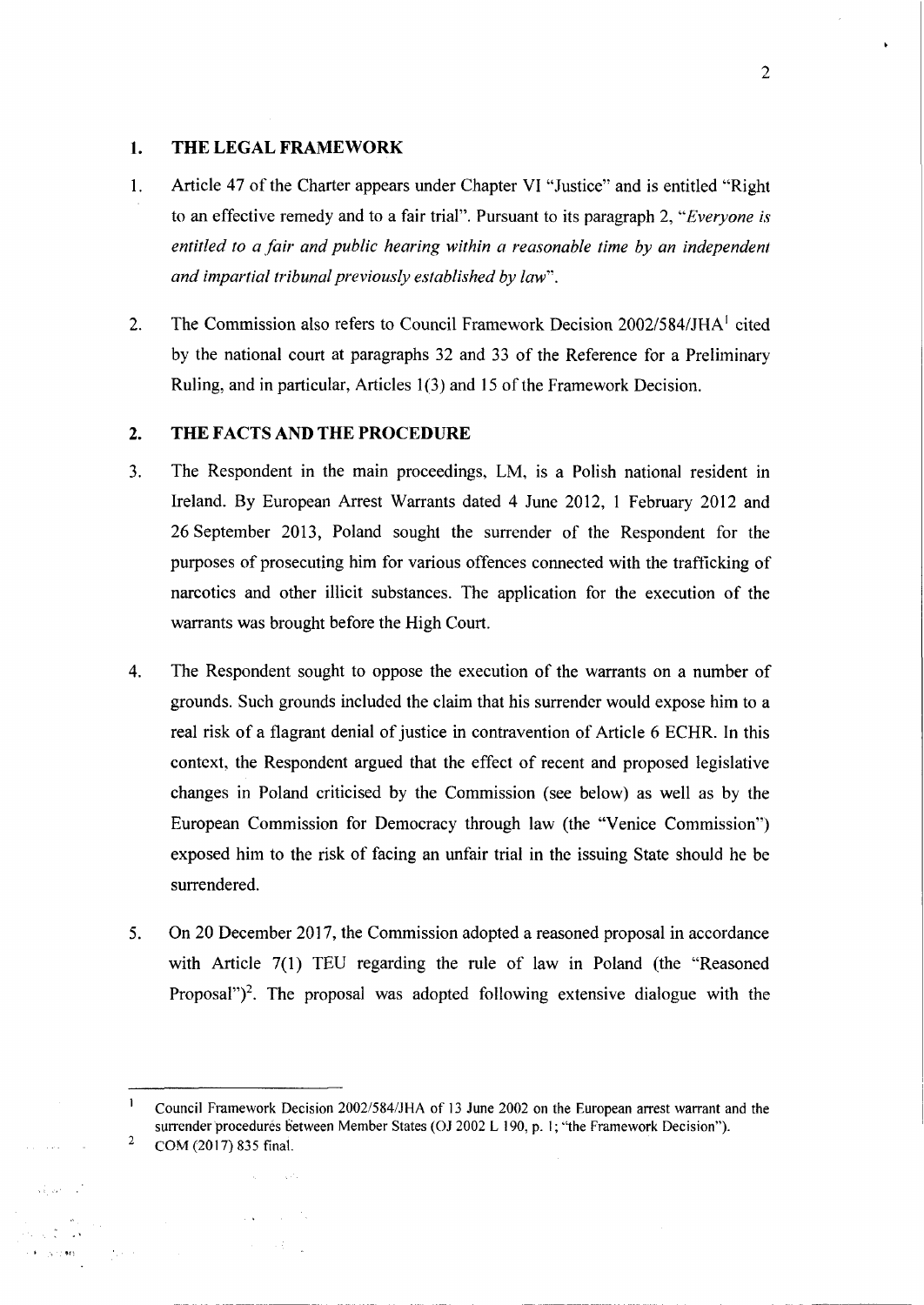Polish authorities, since early 2016, under the "Rule of Law Framework", $3$  in the context of which the Commission had delivered an Opinion<sup>4</sup> and four Recommendations.<sup>5</sup> The Reasoned Proposal sets out concerns of the Commission with regard to the rule of law in Poland and invites the Council to determine the existence of a clear risk of a serious breach by Poland of the rule of law which *is* one of the values referred to in Article 2 TEU. The detailed factual and procedural background of the Reasoned Proposal are set out in paragraph 6 and onward of the proposal. The main substantive concerns of the Commission are summarised at paragraph 175 of the Reasoned Proposal. Since the adoption of the proposal, a dialogue has been ongoing between the Polish authorities and the Commission concerning the issues identified. However, this dialogue has not to date removed the concerns of the Commission.

6. Considering that the determination of the Respondent's grounds for opposing surrender required an interpretation of Union law, the High Court (Ireland) decided to stay the main proceedings and refer two questions to the Court of Justice for a preliminary ruling, in which it essentially seeks guidance on whether the European arrest warrants at issue should be executed and, if so, under what conditions.

# **3. THE PRELIMINARY REFERENCE**

## **3.1. Introduction**

7. At the outset, the Commission observes that the questions referred for a preliminary ruling are premised 011 the assumption that *"there is cogent evidence that conditions in the issuing Member State are incompatible with the fundamental right to afair trial because the system ofjustice itselfin the issuing Member State is no longer operating under the rule of law",*

<sup>&</sup>lt;sup>3</sup> Communication from the Commission to the European Parliament and the Council of 11 March 2014, "A new EU Framework to Strengthen the Rule of Law", COM(2014) 158 final.

Commission Opinion of I June 2016 regarding the rule of law in Poland. 4

<sup>(1)</sup> Commission Recommendation (EU) 2016/1374 of 27 July 2016 regarding the rule of law in Poland (OJ L 217. 12.8.2016, p. 53); (2) Commission Recommendation (EU) 2017/146 of21 December 2016 regarding the rule of law in Poland complementary to Recommendation (EU) 2016/1374 (OJ L 22, 27.1.2017, p. 65); (3) Commission Recommendation (EU) 2017/1520 of 26 July 2017 regarding the rule of law in Poland complementary to Recommendations (EU) 2016/1374 and (EU) 20171146 (OJ L 228,2.9.2017. p. 19) (4) Commission Recommendation (EU) *2018/103* of 20 December *2017* regarding the rule of law in Poland complementary to Commission Recommendations (EU) 2016/1374. (EU) 20171146 and (EU) *2017/1520* (OJ L 17,23.1.2018, p. *50).* 5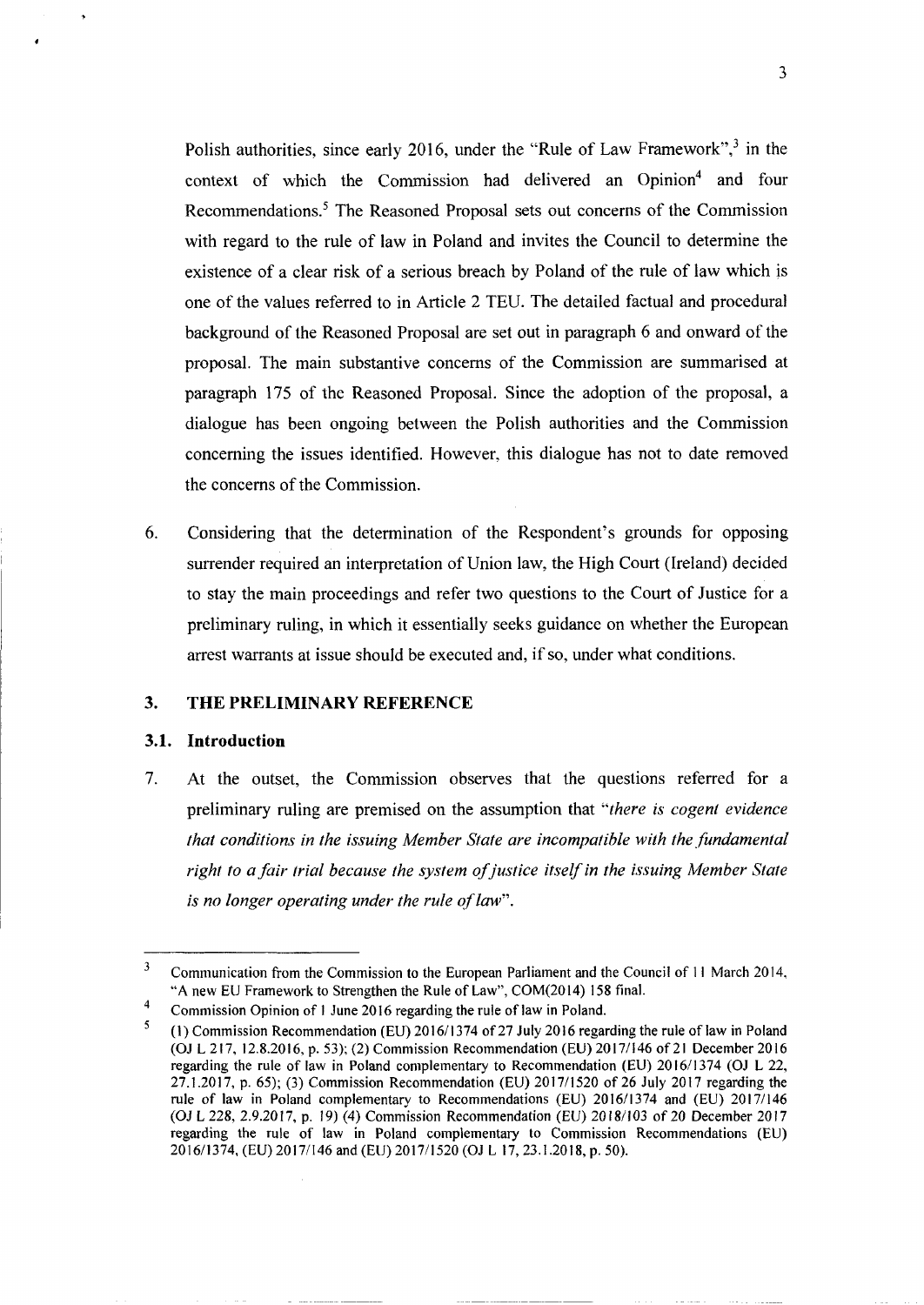- 8. However, the Commission submits that such an assumption exceeds the scope of the findings made by the Commission in the Reasoned Proposal. In this regard, it is recalled that the proposal was made under Article  $7(1)$  TEU which concerns a situation in which the Commission considers that there exists a "clear risk" of a serious breach of the fundamental values referred to in Article 2 TEU. The proposal to make such a finding forms part of the preventive part of the mechanism established in Article 7 TEU, and is distinct from any finding under Article 7(2) TEU of the existence of a "serious and persistent breach" of the values concerned.
- 9. The Commission also considers that the question before the referring court arises in a very specific, exceptional situation, characterised by the fact that findings of systemic deficiencies as regards judicial independence in a Member State are contained in a reasoned proposal submitted by the Commission pursuant to Article 7(1) TEU.
- 10. In these conditions, the Commission proposes that the questions, which may be considered together, be reformulated as follows:

"Is Article 1(3) of the Framework Decision *2002/584/JIIA* to be interpreted as meaning that, where the judicial authority of a Member State is requested to order the execution of European arrest warrants issued pursuant to the Framework Decision for the surrender of an individual to another Member State for prosecution, and where there is objective, reliable, specific and up-to-date evidence, based, in particular, on findings contained in a reasoned proposal submitted by the European Commission pursuant to Article 7(1) TEU, such as the reasoned proposal of 20 December 2017, demonstrating systemic or generalised deficiencies capable of impacting upon the independence of the judiciary, may the executing authority order the execution of the European arrest warrants issued by the judicial authorities of such Member State and, if so, under which conditions?"

## 3.2. **Reply to the question asked**

11. The Commission recalls that the adoption of a reasoned proposal in accordance with Article 7(1) TEU, does not, in itself, have the effect of suspending the operation of the Framework Decision as regards the Member State in respect of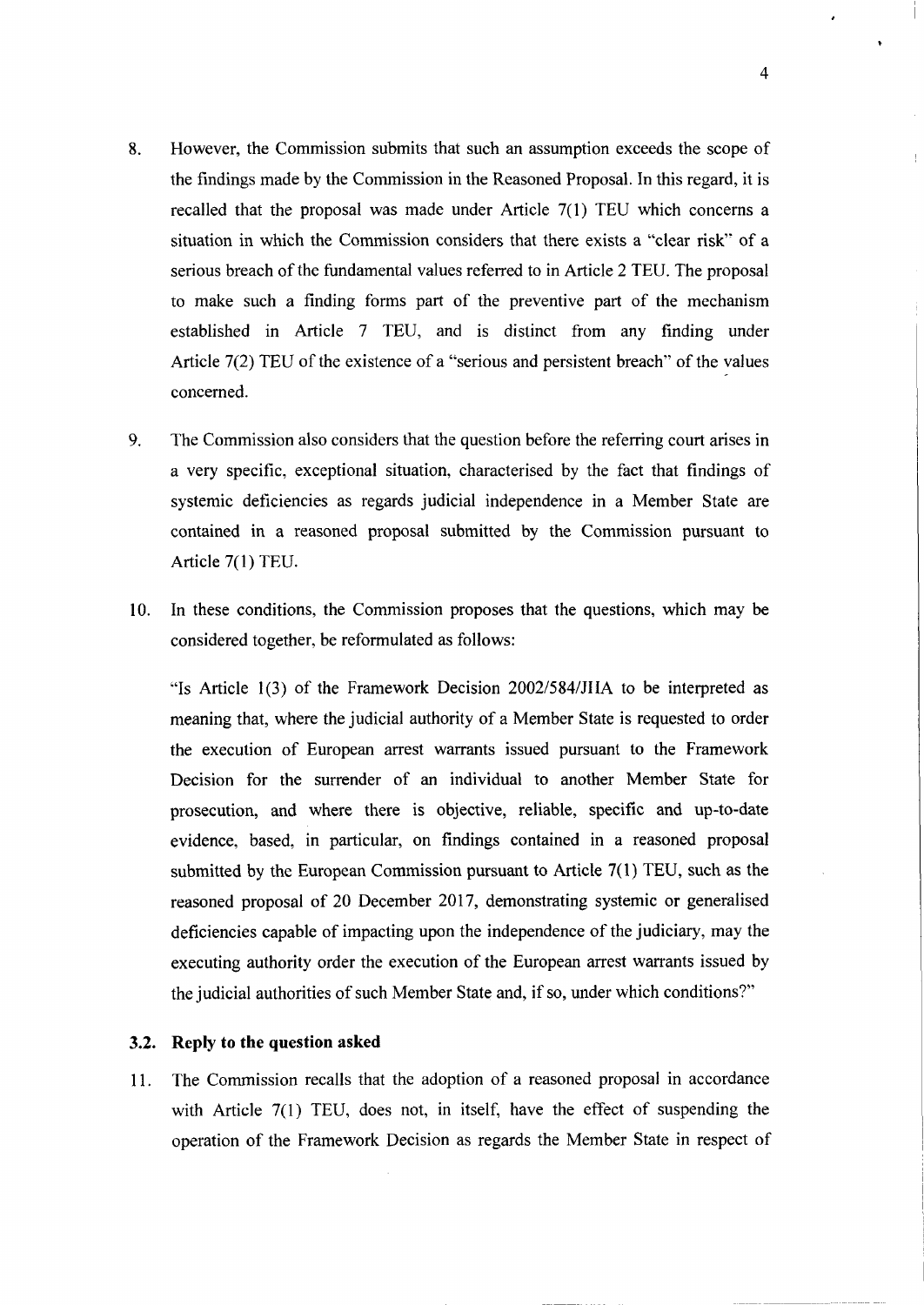which the proposal was adopted. As the tenth recital to the Framework Decision clarifies, such a suspension could only be triggered where a Member State has been found by the European Council to be in "serious and persistent breach" of one of the principles laid down in (what is now) Article 2 TED.

- 12. Nevertheless, the Commission submits that it does not follow that, where there is a clear risk of a serious breach of the rule of law in an issuing Member State, an executing Member State may continue to execute warrants without having regard to the existence of such a situation.
- 13. As the Court has observed in *Aranyosi and Căldăraru*<sup>6</sup> while the system established by the EAW is based on the principle of mutual trust between Member States, that principle is not absolute.<sup>7</sup> Rather, the principle expresses a presumption which, in the light of Article 1(3) of the Framework Decision, and albeit in exceptional circumstances, is capable of rebuttal on the basis of objective, reliable, specific and up-to-date evidence demonstrating, among others, systemic or generalised deficiencies.<sup>8</sup> In such a situation, a further assessment, specific and precise, must be conducted into whether there are substantial grounds to believe that the individual concerned would, as a result of surrender, be exposed to a real risk of a breach of Article 4 of the Charter.<sup>9</sup>
- 14. The Commission submits that the exceptional ground for not surrendering an individual under Article 1(3) of the Framework Decision is not limited to potential breaches of Article 4 of the Charter. It must also apply in circumstances where there are substantial grounds to believe that the execution of a warrant would result in an individual being exposed to a real risk of a breach of the right to a fair trial enshrined in Article 47 of the Charter.
- 15. Such a conclusion may be considered to derive from the fundamental nature of the right to effective legal protection in the Union legal order and the right to a fair hearing by an independent and impartial tribunal as provided for in Article 47 of

<sup>6</sup> Joined Cases C-404/15 and C-659/J5 PPU, *Aranyosi and Caldararu.* EU:C:2016:198.

<sup>?</sup> Joined Cases C-404/ 15 and C-659/ 15 PPU, *Aranyosi and Caldararu,* paragraphs 78 and 82 to 88.

<sup>8</sup> Joined Cases C-404/15 and *C-659115* PPU, *Aranyosi and Caldararu,* paragraph 89.

<sup>9</sup> Joined Cases C-404/ 15 and C-659/15 PPU, *Aranyosi and Caldararu,* paragraph 104.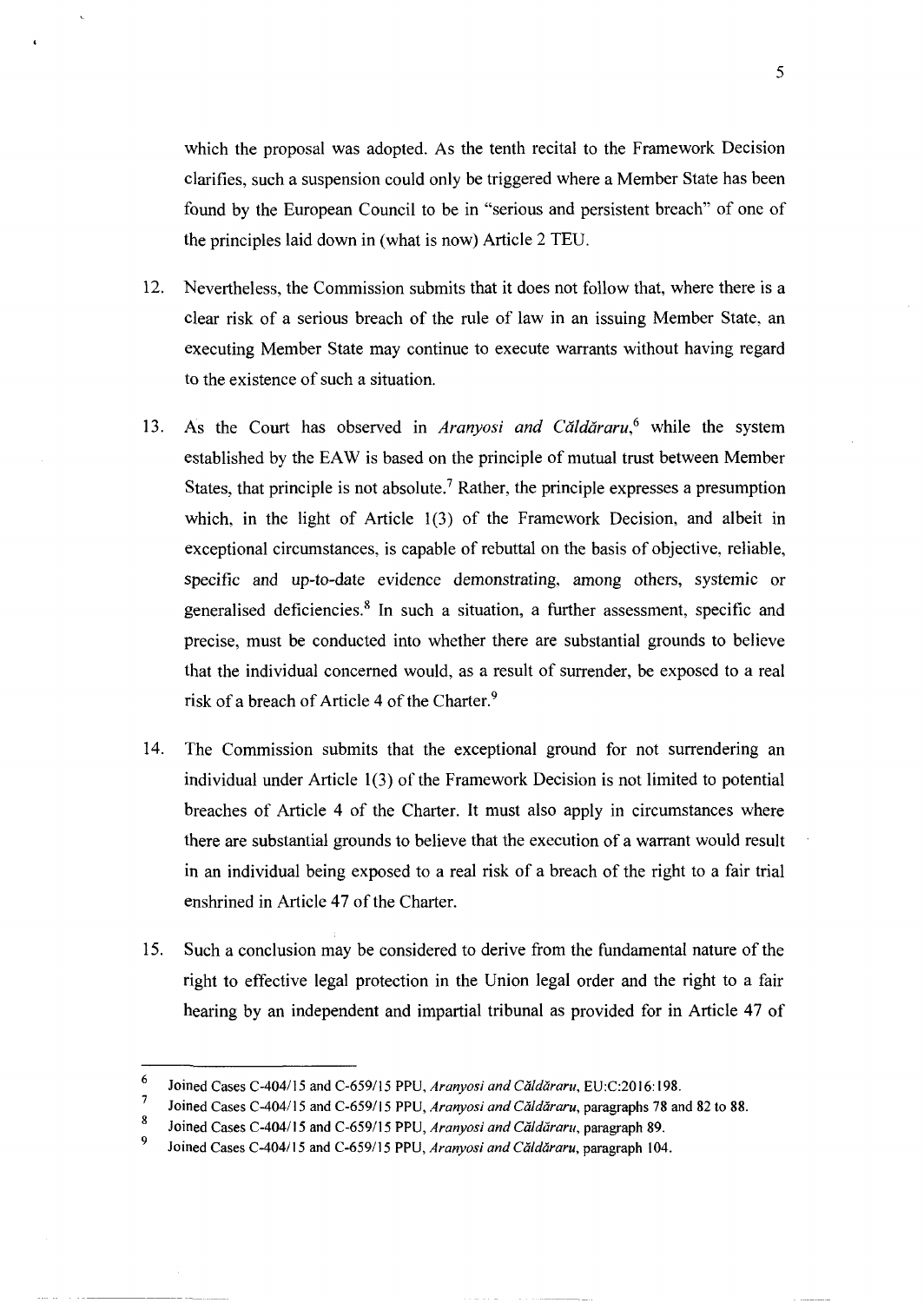the Charter<sup>10</sup> as well as from the very serious nature of the consequences of a breach of those rights.

- 16. In this context, it is recalled that the Court has recognised the importance of judicial independence, underlining that such a concept is composed of both internal and external aspects.<sup>11</sup> In particular, the Court has clarified that the external aspect of independence presumes that the body is protected against external intervention or pressure liable to jeopardise the independent judgment of its members as regards proceedings before them. The internal aspect is linked to impartiality and seeks to ensure a level playing field for the parties to the proceedings and their respective interests with regard to the subject-matter of those proceedings. The Court underlined that such guarantees of independence and impartiality require rules concerning, among others, the composition of the body and the appointment of its members that serve to dismiss any reasonable doubt in the minds of individuals as to the imperviousness of that body to external factors and its neutrality with respect to the interests before it. $12$
- 17. This case-law echoes the case law of the European Court of Human Rights, which has emphasised that judicial independence does not merely concern the exercise of judicial functions in concrete cases but also the organisation of the judiciary and whether the body presents an "appearance of independence" which is crucial to maintaining the confidence which tribunals in a democratic society must inspire in the public. <sup>13</sup> Moreover, that Court has also recognised the obligation on contracting parties not to place individuals in situations where they may be exposed to violations of the right to a fair trial as enshrined in Article 6 ECHR. In the context of extradition, the Court has consistently held that the surrender of an individual is

6

<sup>10</sup> Case C-64/16, *Associação Sindical dos Juízes Portugueses*, EU:C:2018:117.

<sup>1</sup>I Case C-506/04, *Wilson,* EU:C:2006:587.

<sup>12</sup> Case C-506/04, *Wi!son,* paragraphs 50 to 53.

<sup>13</sup> ECtHR, *Campbell and Fell* v. *United Kingdom,* 28 June 1984, Series A No 80, §§ 78 and 85; *Find/ay* v. *The United Kingdom,* App no. 22107/93, 25 February 1997 § 76; *Grieves* v. *The United Kingdom,* App No. 57067/00 of 16 December 2003 § 69, and *Baka v. Hungary,* App no.20261/12, 23 June 2016 §§ 150-151.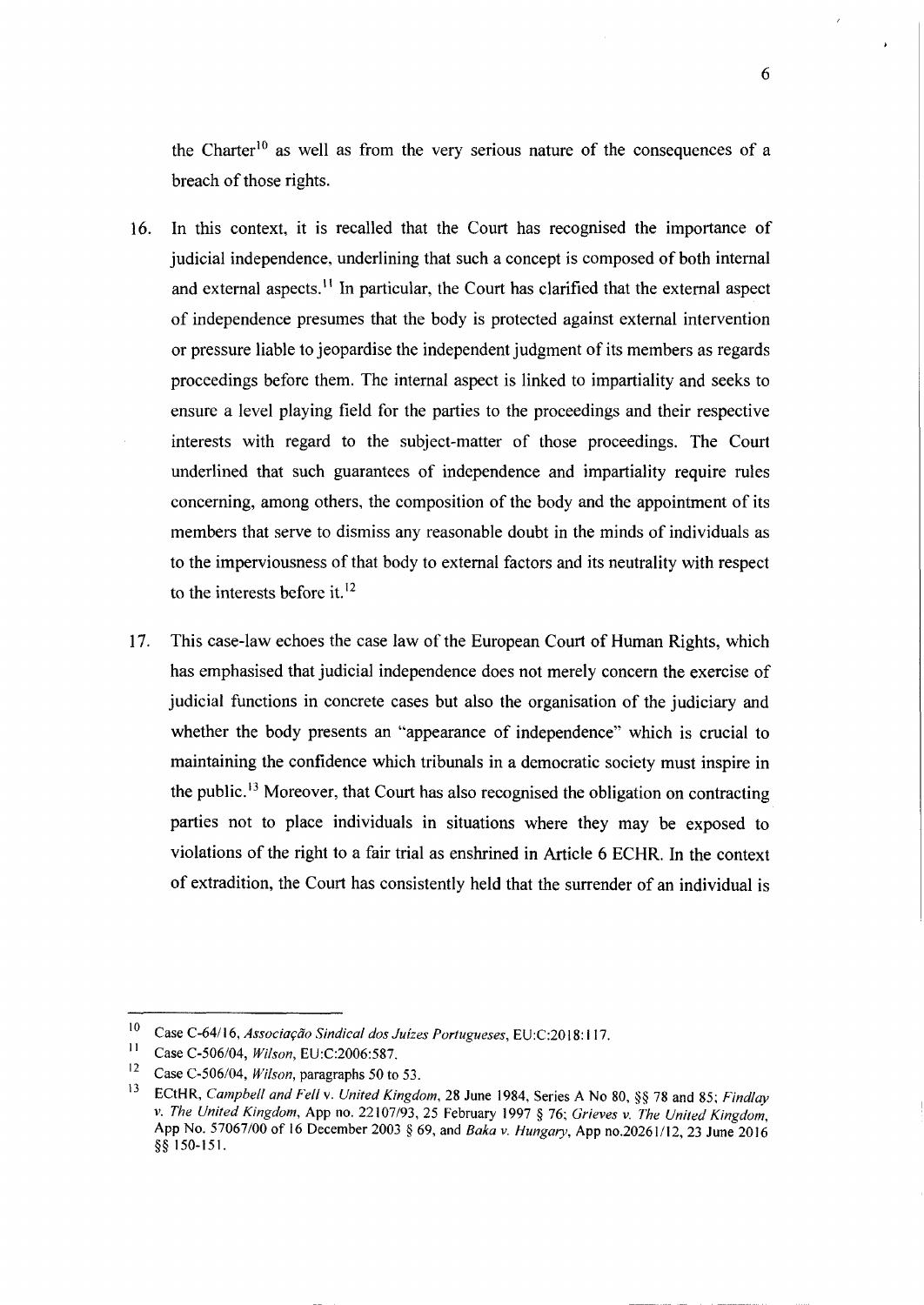prohibited where such surrender would run the risk of a flagrant denial of a fair trial in the State in which prosecution was to take place.<sup>14</sup>

•

- 18. It follows, in the view of the Commission, that the approach outlined by the Court in *Aranyosi* is of relevance in a situation where there is a clear risk of serious breach of the rule of law in a Member State due to the adoption of measures affecting the independence of the judiciary as described in the Commission's Reasoned Proposal of 20 December 2017. Such an approach would, however, require adaptation to the present situation, in particular as regards reliance on further information provided by the issuing authority (considered further below).
- 19. Applying the approach taken in *Aranoysi,* it is apparent that the fact that a Member State has been subject to a reasoned proposal in accordance with Article 7(1) TEU, does not, in and of itself, mean that there are necessarily substantial grounds to consider that the surrender of an individual would expose him or her to a real risk of a breach of the right to a fair trial in a Member State. Despite findings showing serious risks to the rule of law in the issuing Member State due to measures affecting judicial independence such as in the present case, it cannot be excluded that there may be contexts where the capacity for courts to conduct a trial with the independence necessary to ensure respect for the fundamental right guaranteed by Article 47(2) of the Charter is preserved.
- 20. Accordingly, in a situation such as the present one, the executing court must perform a specific and precise analysis in order to determine whether, in the concrete case, there is a risk of a flagrant denial of the right to a fair trial. This will, in particular, be the case where there would be a real risk that the proceedings regarding the person concerned would be heard by courts lacking the independence necessary to ensure respect for the person's fundamental right guaranteed by Article 47(2) of the Charter.
- 21. In order to assess the existence of such a risk, national authorities are required to consider the nature of the rule of law concerns present in the issuing Member State

<sup>14</sup> ECtHR - *Othman (Abu Qatada)* v. *the United Kingdom,* Application No. 8139/09. See also, *Soering* v. *the United Kingdom,* 7 July 1989, Series A no.161, § 113, *Mamatkulov and Askarov* v. *Turkey,* Application Nos. *46827/99* and *46951/99,* 4 February 2005 §§ 90 and 91; *Al-Saadoon and Mufdhi* v. *the United Kingdom,* no. 61498/08, § 149, ECHR 2010.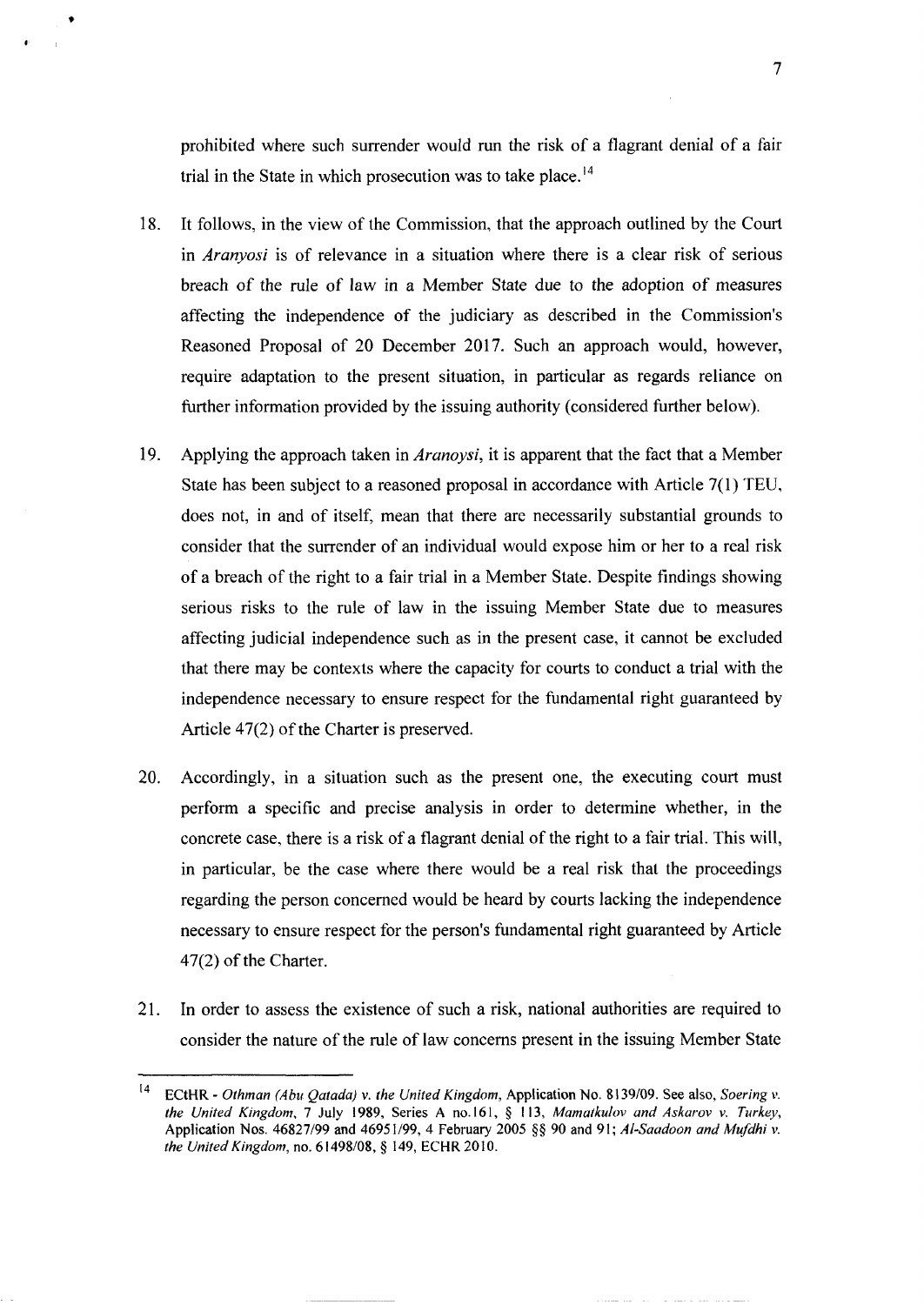and the extent to which they are liable to affect the right to a fair trial of the individual concerned. At the same time, the authorities should also take into account all the specific circumstances of the case.

- 22. In this context, the Commission submits that even in a judicial system affected by systemic deficiencies as regards the safeguards necessary to protect judicial independence, the determination as to whether there is a real risk of a trial in contravention of Article 47 of the Charter will still require an assessment of specific factors, such as the extent to which there is a risk that courts competent to deal with a criminal case, such as that of LM, may be exposed to external influences and, if so, whether such a risk appears real or, on the contrary, entirely remote. The foreseeability of such risk and the circumstances relevant for the assessment needed may also be different depending on the judicial instance concerned.
- 23. As regards the assessment of all the specific circumstances, an executing judicial authority should consider whether an accused has raised any specific concerns, or identified any elements that would give cause to consider that he would be exposed to a risk of an unfair trial. Moreover, an executing judicial authority ought, in any event, to have regard to the identity of the individual whose surrender is requested as well as the nature and circumstances of the offence at issue. In this context, relevant considerations may include whether there are any grounds to consider that the individual concerned by the warrant is a person in whose prosecution the executive may have a particular interest. The risks of external influence may be considered more likely where an accused is, for example, a political opponent of the governing party or known for having expressed dissenting political views, or finds himself exposed to a media campaign, or is a member of a particular social or ethnic group susceptible to being discriminated against.
- 24. As regards the nature of the offence alleged to have been committed, consideration should also be given to whether and to what extent it has a political dimension, or has been committed in connection with the exercise of a fundamental right (such as the freedom of expression or the freedom of association) or belongs to a category of offences in respect of which representatives of the executive or governing party have made public declarations regarding the modalities of their prosecution, for

•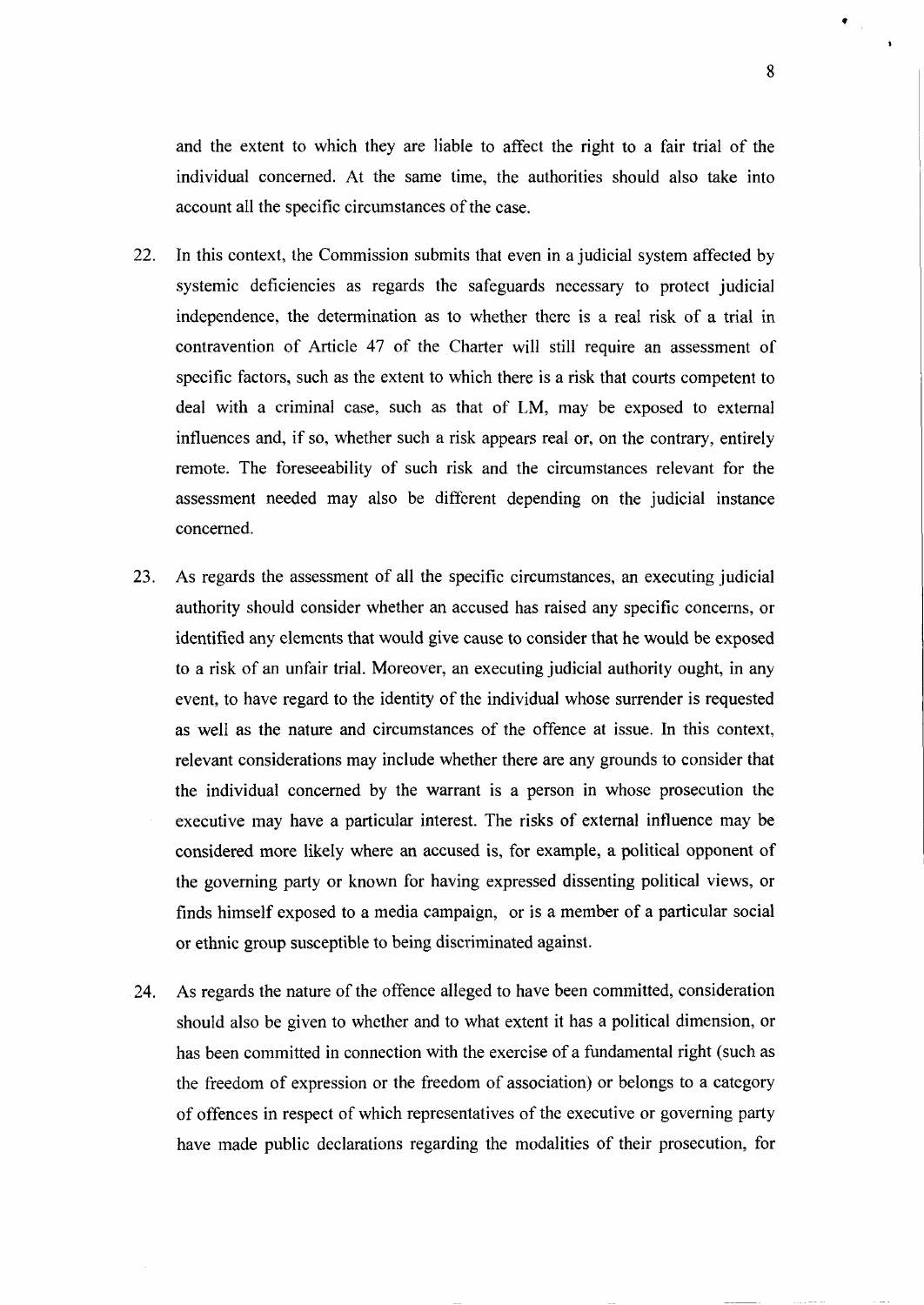example as regards their sanctioning. As part of its assessment, an executing judicial authority may have regard, *inter alia,* to reports, complaints from NGOs or documents produced by bodies of the Council of Europe or under the aegis of the UN.

 $\bullet$ 

- 25. The Commission submits that such assessments must be carried out in the light of the specific deficiencies which have been identified in relation to judicial independence, and the risks they are likely to pose in concrete cases. In the context of the present case, relevant risks identified in the Reasoned Proposal include for instance those linked to the situation of judges approaching retirement age, for whom the possibility to stay in office is dependent on the discretion of the executive, or risks connected with judicial advancement (owing to new rules on the composition of the National Council for the Judiciary).<sup>15</sup> Thus, in these circumstances, a national court should in addition make inquiries regarding the courts of the issuing Member State that could be seized, their composition and the concrete circumstances of their functioning.
- 26. While an executing judicial authority may assess these factors by reference to available evidence, it may also engage in dialogue similar to that required by the Court in the *Aranyosi* judgment on the basis of Article 15(2) of the Framework Decision. That said, the analogy to the *Aranyosi* case is limited. Where the executing court, in the light not only of systemic concerns but also of specific circumstances, has reasonable doubts whether the person, if surrendered, will be tried by a court possessing the degree of independence necessary to ensure respect for the person's fundamental right guaranteed by Article 47(2), additional information from the issuing authority is less likely to dispel such doubts than in a case where the information exchange concerns matters such as detention conditions. Nonetheless, such dialogue may provide further objective elements completing the executing judicial authorities' knowledge of relevant circumstances. It may also be the occasion for the issuing authorities to provide information about any imminent legislative developments that may remove the systemic concerns contained in a reasoned proposal such as that of 20 December 2017.

9

<sup>&</sup>lt;sup>15</sup> See Sections 4.2 and 4.3 of the Reasoned Proposal.